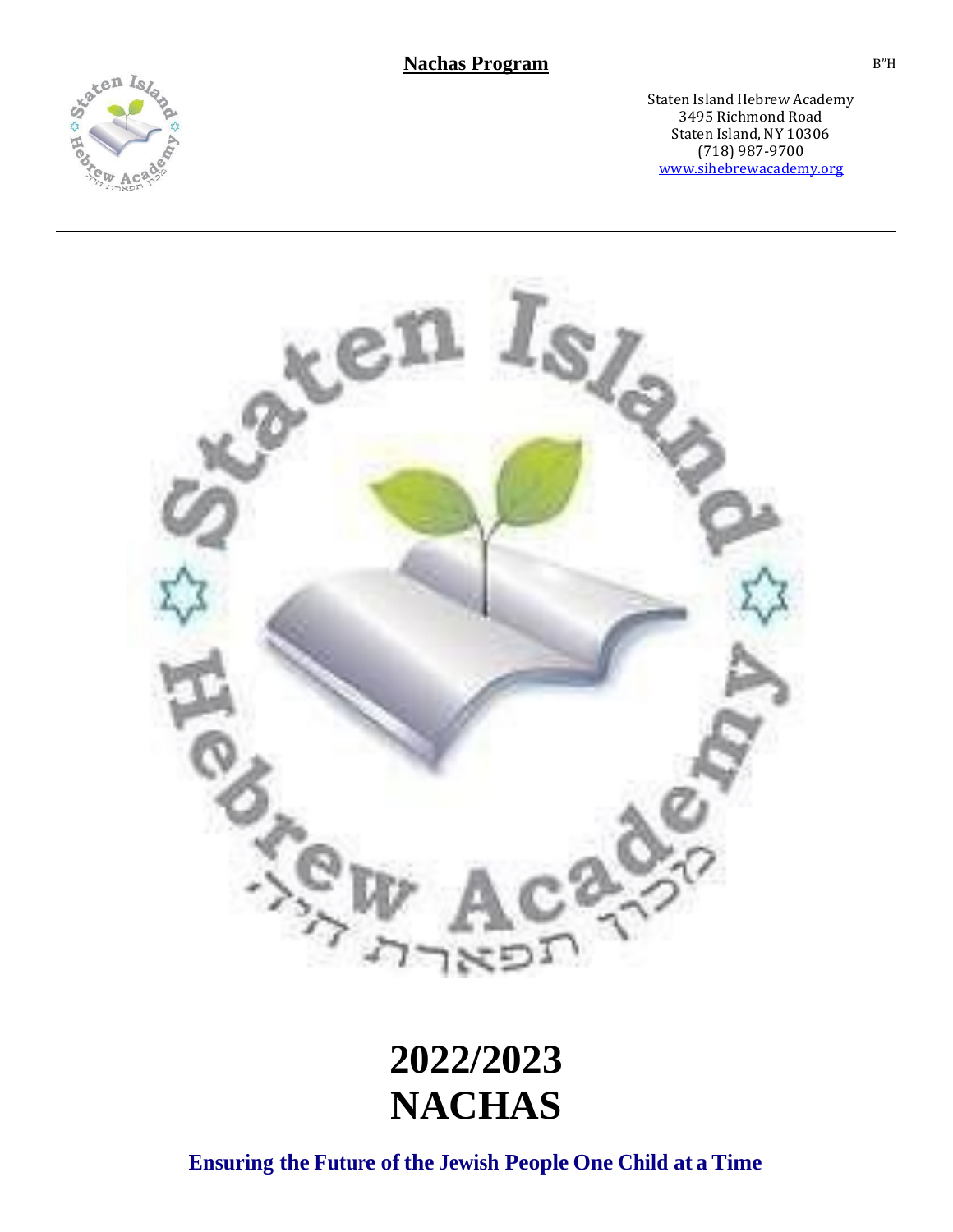

## *SIHA Mission Statement*

Staten Island Hebrew Academy is revolutionizing the education of children from unaffiliated Jewish families by offering a superior academic education while bringing the children back to their Jewish roots with a deep love and appreciation of their Jewish heritage. Combining a rigorous curriculum with a rich Judaic studies program, Staten Island Hebrew Academy aims to have a lasting impact on unaffiliated families, including those from the Russian-Jewish community, by developing students of high moral character who not only are able to compete with the best and brightest in the 21st Century, but also know what it means to be Jewish, are proud of their Jewish heritage and can carry the torch of Judaism to their families and beyond. Staten Island Hebrew Academy is a successful model for making a reality the increased participation by modern Jews in Jewish life and education.

We expect all our teachers and students to do their best in ensuring SIHA's excellence. All necessary technologically advanced and modern day researched methods of education will be used and implemented. We include extracurricular activities and trips to museums to support the optimal growth of our children. Since this is a school for the gifted and talented each child is expected to take a standardized and intelligence quota test. Our advanced curriculum, off campus trips (with parental approval), and our competitive extracurricular programs ensure our students receive the right opportunities for a successful life.

It is a premise to our Judaic belief that all people are different. We celebrate the idea of the infinite by recognizing the vast difference in all of humanity. It is the mission of SIHA to find emerging talent within all our students and nurture it to fruition. SIHA promotes and implements a "whole child" school environment. We offer differentiated instruction to develop potential skills and strengthen the areas that will require further improvement. Teachers, parents, and administrators work together as a team in molding individualized goals for each child. Each classroom and subject is taught with a multi-sensory approach.

SIHA is determined for only one result- SUCCESS! The success of your child is our singular goal, unlike our "public" counterpart whose main concern is government regulations. Your child will be our most precious gift not a number or statistic. Our cornerstone is team effort and with the help of G-D we can raise children who will be the future leaders of our community and world at large.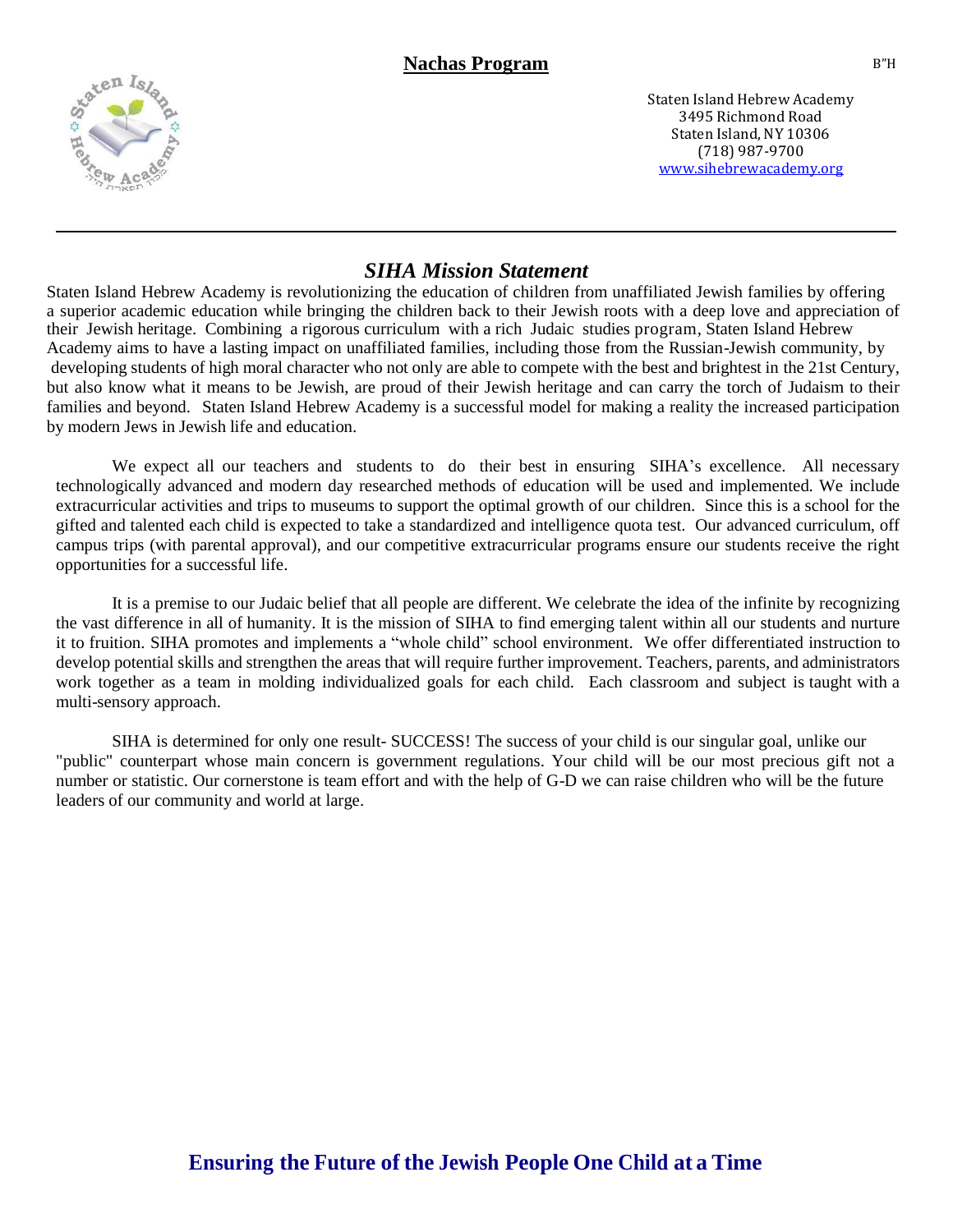

# *2022-2023 School Contract*

Dear New Parents,

Welcome to the Staten Island Hebrew Academy. We are pleased to enclose the registration materials for the 2022/2023 school year. **Registration materials must be returned by April 7 th , 2022.** We encourage you to submit your completed forms and required checks as soon as possible to ensure your child(ren)'s placement and to avoid incurring late charges.

While you are reviewing the registration materials, we direct your attention to the following:

- 1. The Initial Payment in the amount of **\$1,000.00** must be included with the registration contract as this payment includes the registration fee, administrative costs and holds a place for your Child in the class as we have limited space per grade. The \$1,000.00 payment is **NOT REFUNDABLE** upon your child's Acceptance to the school but this amount shall be reduced from the overall annual tuition of \$80,000. However, if your child is NOT accepted, your Initial Payment is 100% refundable.
- 2. Tuition rates include the registration fee and certain other fees and charges as listed below. **Registration after April 7**<sup>th</sup>  **2022 is subject to an additional \$100 registration fee per child in all grades.**
- **3. A retainer must be signed with your child's advocate's office, and a copy must be submitted to us prior to the first day of school.**
- 4. Child(ren) will not be considered registered for the 2022/2023 school year unless the Initial Payment and the late registration fee (if applicable) is paid, and all required forms and checks for tuition and transportation are in by June 1<sup>st</sup>, 2022.
- 5. There is a tuition discount if you have more than one child registered in Kindergarten through Seventh grade. A schedule is attached which explains the multiple child discount.
- 6. For Kindergarten, children must be five years old by December 31, 2022.
- 7. Child(ren) will not be allowed to start school without the immunization form. The form can be downloaded from this website directly [www.nyc.gov/html/doh/downloads/pdf/hcp/hcp-ch205.pdf](http://www.nyc.gov/html/doh/downloads/pdf/hcp/hcp-ch205.pdf) \_\_\_\_\_\_\_\_\_\_\_\_\_\_\_\_\_\_\_\_\_\_\_\_\_\_\_\_\_\_\_\_\_\_\_\_\_\_\_\_\_\_\_\_\_\_\_\_\_\_\_\_\_\_\_\_\_\_\_\_\_\_\_\_\_\_\_\_\_\_\_\_\_\_\_\_\_\_\_\_\_\_\_\_\_\_\_\_\_\_\_\_\_\_\_\_\_\_\_\_\_\_\_\_\_\_\_\_\_\_\_\_\_\_\_\_

Thank you for selecting the Staten Island Hebrew Academy. If you have any questions, please contact the school office at 718-987- 9700 x 102. We look forward to serving your children's educational needs.

*Sincerely yours,*

*Dr. Chana Uzhansky, Educational Supervisor Ilanit Dinar, Chief Operating Officer*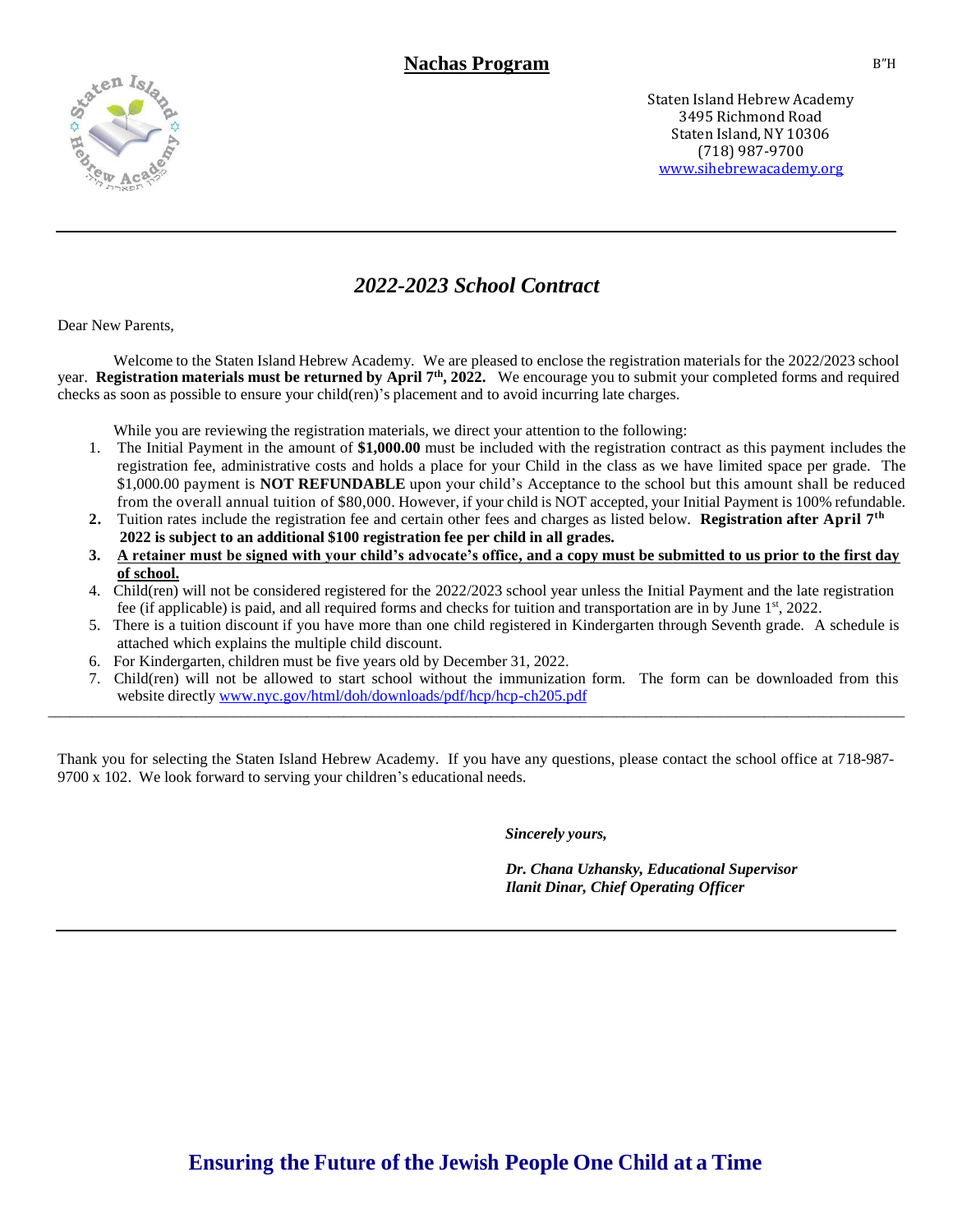

# *TUITION and FEES*

**KINDERGARTEN - 8 \$ 80,000 (Annual Amount per Child)**

(Includes after school)

**\*** All Fees are **Non-Refundable**, included in the fees are the following: Registration fee, administrative costs, books & supplies and holding a Child's place in the class (Trips and hot lunches are not included**)**

# **The following are Additional Annual Fees**

**PTA DUES \$125.00 1 st child \$80 each additional child** 

On or before the first day of school in September 2022, payable to **SIHA PTA**, must be remitted and paid. The PTA dues include the following:

 Mandatory lice checks throughout the year Contribution towards certain events and/or parties throughout the year Growing SIHA library Various classroom purchases, such as rug for kindergarten, shelves, storage bins, etc.

# **BUILDING FUND**

**\$1000.00** Per Family

Each family with a child in K Grade or above will be obligated to pay towards the school's building this payment is due on July 1, 2022

# **TRANPORTATION**

Free Transportation is provided by Pioneer Bus Company Door-to-door transportation can be arranged privately *for an additional fee* and at the parents' sole cost and expense

# **SECURITY FEE**

**\$50 per student, per month**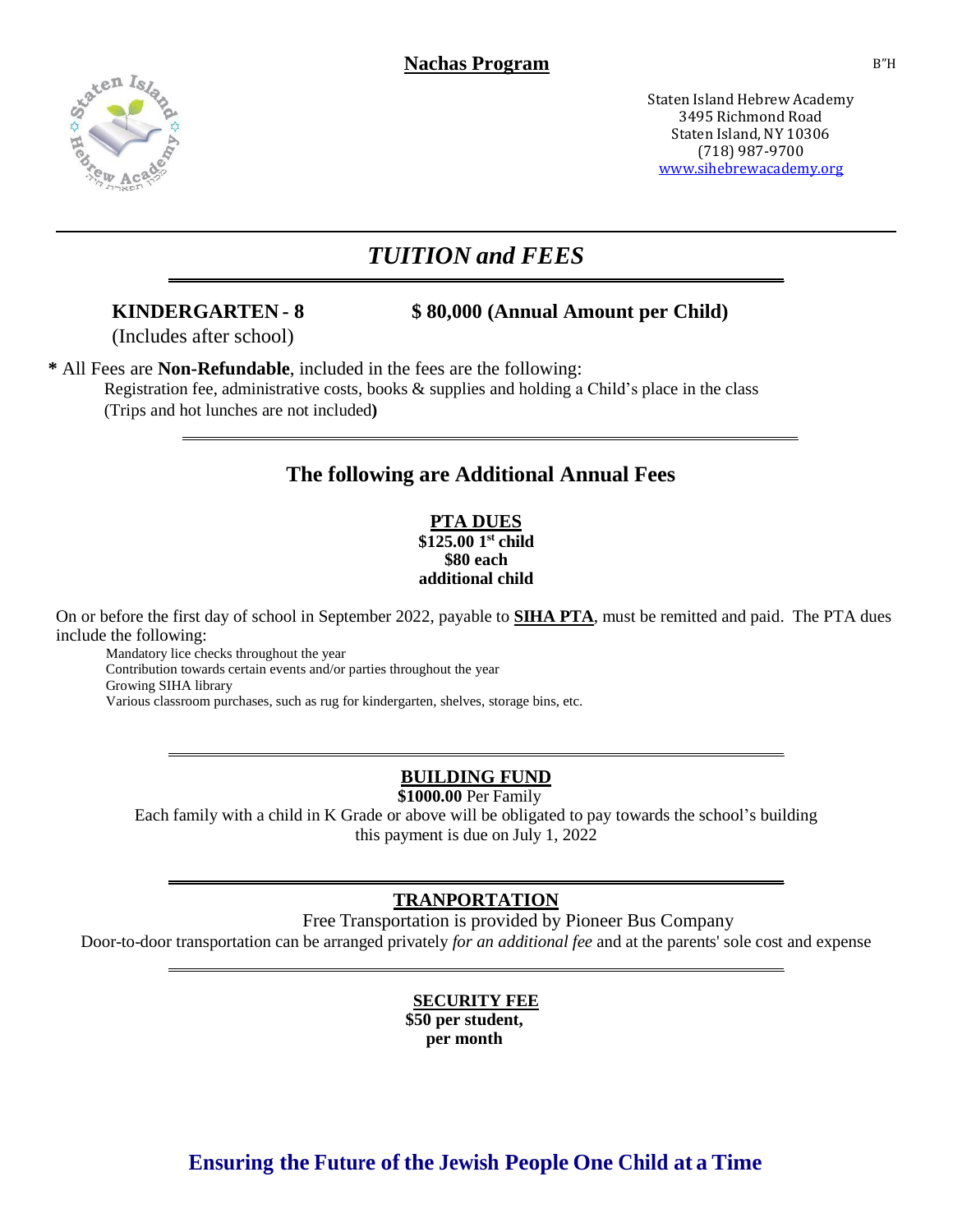

**Parent's Name**

Staten Island Hebrew Academy 3495 Richmond Road Staten Island, NY 10306 (718) 987-9700 [www.sihebrewacademy.org](http://www.sihebrewacademy.org/)

#### **SCHOOL CONTRACT – 2022/2023 SCHOOL YEAR [PLEASE READ THIS ENTIRE CONTRACT CAREFULLY]**

| 1 агын этчине<br>Last       |              | Father | Mother                     |  |
|-----------------------------|--------------|--------|----------------------------|--|
| Address                     | Zip<br>Phone |        |                            |  |
| Child's Name & Gender (M/F) | Birth date   |        | Grade as of September 2022 |  |
|                             |              |        |                            |  |

**A. TUITION: Method of Payment -**All checks (other than the Initial Payment) must be received by the school office by **August 1st, 2022**. We the Parent(s) hereby understand and agree that all fees are **Non-Refundable** and we shall pay to SIHA the following charges according to the method checked (please check all that apply):

#### **INITIAL PAYMENT**

/\_\_\_/\$1,000.00 Initial Payment per child is due by April 7<sup>th</sup>, 2022 (This fee includes the registration fee, administrative costs and holds your Child's place in the class).

#### **ANNUAL TUITION**

/ Ten (10) recurring credit card payments from the designated credit card, to be charged the amount of \$7,900.00 per month, per child, commencing August 1, 2022, and on the **FIRST** day of each month thereafter to and including May 1, 2023, or

/\_\_\_\_\_\_/ Ten (10) tuition checks payable on the **FIRST** day of each month beginning August 1, 2022 (this check must be received by SIHA no later than August 15, 2022) through May 1, 2023, in the amount of \$7,900.00 per month per child.

#### **BUILDING AND SECURITY**

 $/$  \$1000.00 per family for the Building fund due by July 1, 2022 in full or

 $\angle$  Ten (10) recurring credit card payments from the designated credit card, to be charged the amount of \$100.00 per month per family, commencing August 1, 2022 and on the **FIRST** day of each month thereafter to and including May 1, 2023, (3% fee for this option) or

/\_\_\_\_\_\_/ Ten (10) Building fund checks payable on the **FIRST** day of each month beginning August 1, 2022 (this check must be received by SIHA no later than August 15, 2022) through May 1, 2023, in the amount of \$100.00 per month per family.

**SECURITY FEE**: \$50 per child per month **\*\*\*IN THE EVENT OF ANY BOUNCED OR RETURNED CHECKS AND/OR CREDIT CARD CHARGE, AN ADDITIONAL FEE IN THE AMOUNT OF \$35.00 SHALL BE CHARGED, PER OCCURRENCE.**

#### **B. FEES:**

- 1. Additional fees may be assessed during the school year for various events, programs or items, including special classes (including resource room and enrichment); occasional trips during school hours, in which case parents will be notified in advance, and educational materials which remain the property of the child (e.g. notebooks, workbooks, newspapers and supplementary textbooks).
- 2. PTA dues on or before the first day of school in September 2022
- 3. Security fee of \$50 per child per month

#### **C. AGREEMENT AND UNDERSTANDING OF IMPORTANT ADDITIONAL TERMS:**

1. The school reserves the right to require parents to pay all or a portion of their tuition and/or fees in advance of the commencement of the school year.

- 2. The undersigned hereby enroll the child(ren) named above in the Staten Island Hebrew Academy for the 2022/2023 school year and agree (i) to pay all applicable tuition, fees, and all other charges for the entire 2022/2023 school year regardless of absences, dismissal or withdrawal from the school before the end of the school year, and (ii) that the child(ren) named above may not attend classes or school functions unless (1) all such tuition, fees and other charges are paid in full when due and (2) parent(s) and/or child(ren) are in compliance with the Staten Island Hebrew Academy's rules and requirements. In no event will grades, report cards, transcripts or other school records be released until all tuition, fees and other charges have been paid in full.
- 3. Staten Island Hebrew Academy reserves the right to photograph or videotape students, parents, faculty and attendees at school events and use or reproduce these photographs and/or video for display, recordkeeping and promotional purposes electronically or otherwise, including, without limitation, posting or uploading to the school's internet website.

#### **YOUR INITIAL PAYMENT OF TUITION AND FEES IS CONSIDERED YOUR ACCEPTANCE AND AGREEMENT OF THIS CONTRACT.**

Signature of Both Parents for the Acceptance and Agreement of the Terms herein Date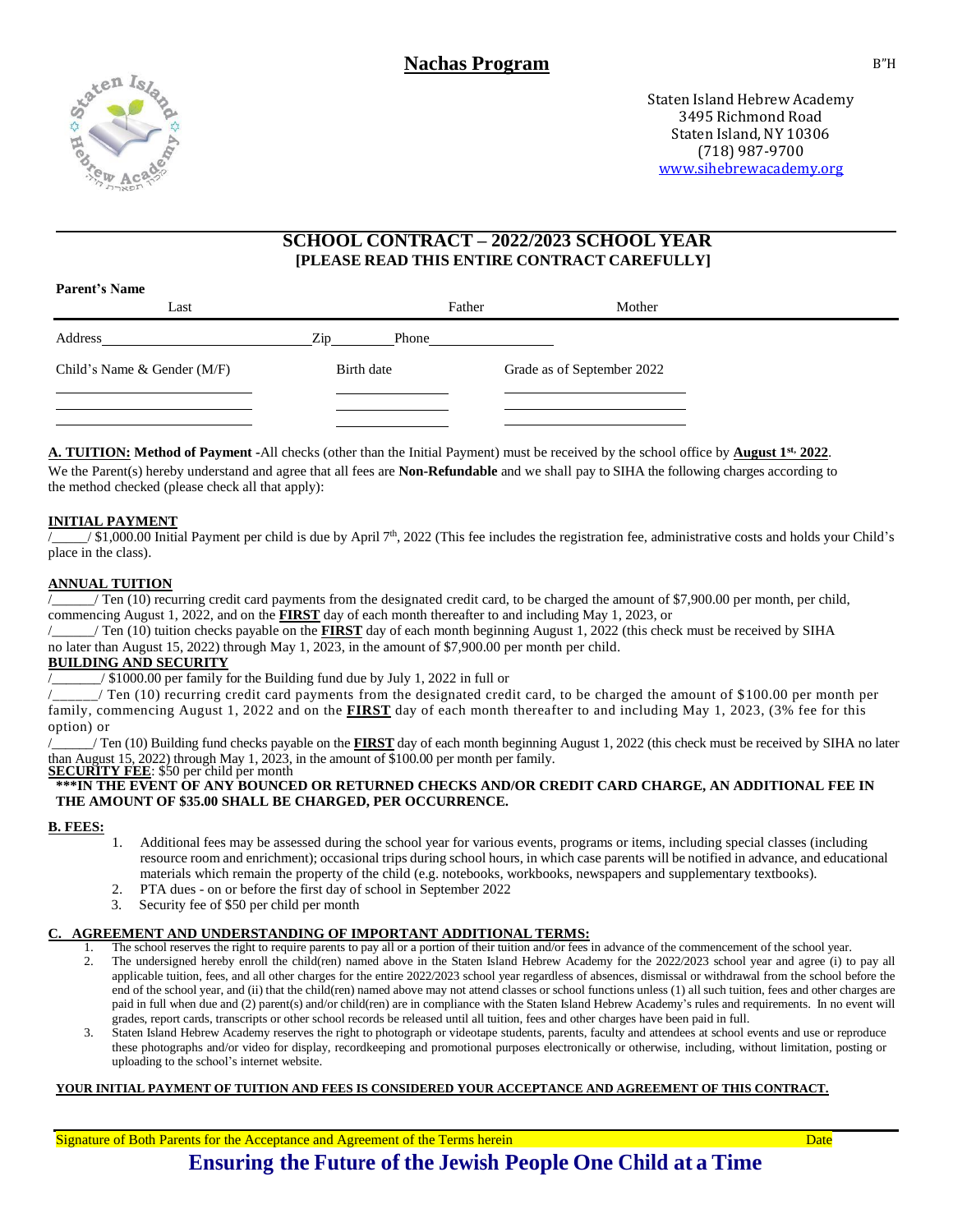

#### **TRIP PERMISSION FORM 2022/2023 School Year**

Over the course of the school year, classes will be participating in various educational class trips. While you will be notified of the plans for each individual trip, it is the school's custom to have a yearly general permission slip on file for your child. (Note: You may not be contacted prior to a class going on a neighborhood walking trip.)

Please indicate your permission in the appropriate space below for trips occurring in the 2022/2023 school year. In addition, we request that parents sign below indicating their knowledge of the regulation that no child is to change their bus assignment (even for one trip).

Thank you for your cooperation.

- 1. I hereby give my child **in grade** in grade my permission to participate in all class trips during the 2022/2023 school year. I reserve the right to withdraw this permission only by notifying the school in writing in advance of a trip.
- 2. I hereby recognize the regulation that my child is not to change his/her bus assignment. I will make the appropriate arrangement for my child should alternate transportation become necessary.

Date **Parent**(s) Signature

B"H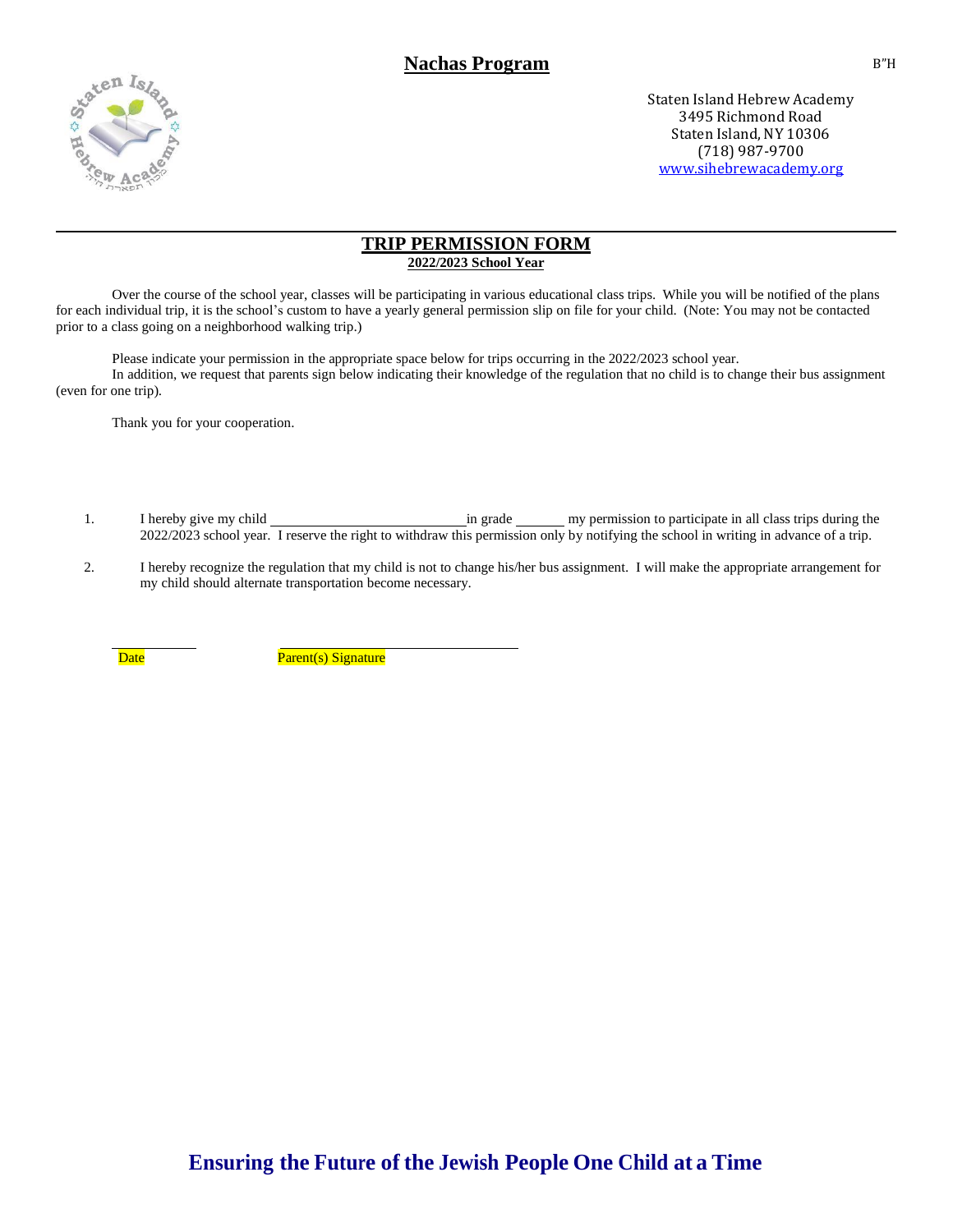

### **Record Release Form-FORM B**

| As a Parent(s)/Guardian(s) of                                                                                                    |  |  |  |  |  |  |
|----------------------------------------------------------------------------------------------------------------------------------|--|--|--|--|--|--|
|                                                                                                                                  |  |  |  |  |  |  |
|                                                                                                                                  |  |  |  |  |  |  |
| I hereby authorize the release of any and all records, regarding of the above mentioned student to Staten Island Hebrew Academy. |  |  |  |  |  |  |
| Current School Name                                                                                                              |  |  |  |  |  |  |
| School Address New York and School Address                                                                                       |  |  |  |  |  |  |
|                                                                                                                                  |  |  |  |  |  |  |
|                                                                                                                                  |  |  |  |  |  |  |
|                                                                                                                                  |  |  |  |  |  |  |
| Records to be included for applicants for grades Kindergarten through 8th Grade are:                                             |  |  |  |  |  |  |
| Academic Records Standardized Testing Examination Scores, etc.                                                                   |  |  |  |  |  |  |
| <b>Attendance Records</b>                                                                                                        |  |  |  |  |  |  |
| <b>Health Records</b>                                                                                                            |  |  |  |  |  |  |
| Evaluations and/or IEPs (if applicable)                                                                                          |  |  |  |  |  |  |
| Please send all records for the above named student to:                                                                          |  |  |  |  |  |  |
| <b>Staten Island Hebrew Academy</b>                                                                                              |  |  |  |  |  |  |
| 3495 Richmond Road                                                                                                               |  |  |  |  |  |  |
| Staten Island, NY 10306                                                                                                          |  |  |  |  |  |  |
| info@statenislandhebrewacademy.org<br>Tel: 718.987.9700 ext. 102                                                                 |  |  |  |  |  |  |
|                                                                                                                                  |  |  |  |  |  |  |
| Please send records promptly to help us expedite the admissions process.<br>Thank you.                                           |  |  |  |  |  |  |

Signature of Parent(s) or Guardian: Date: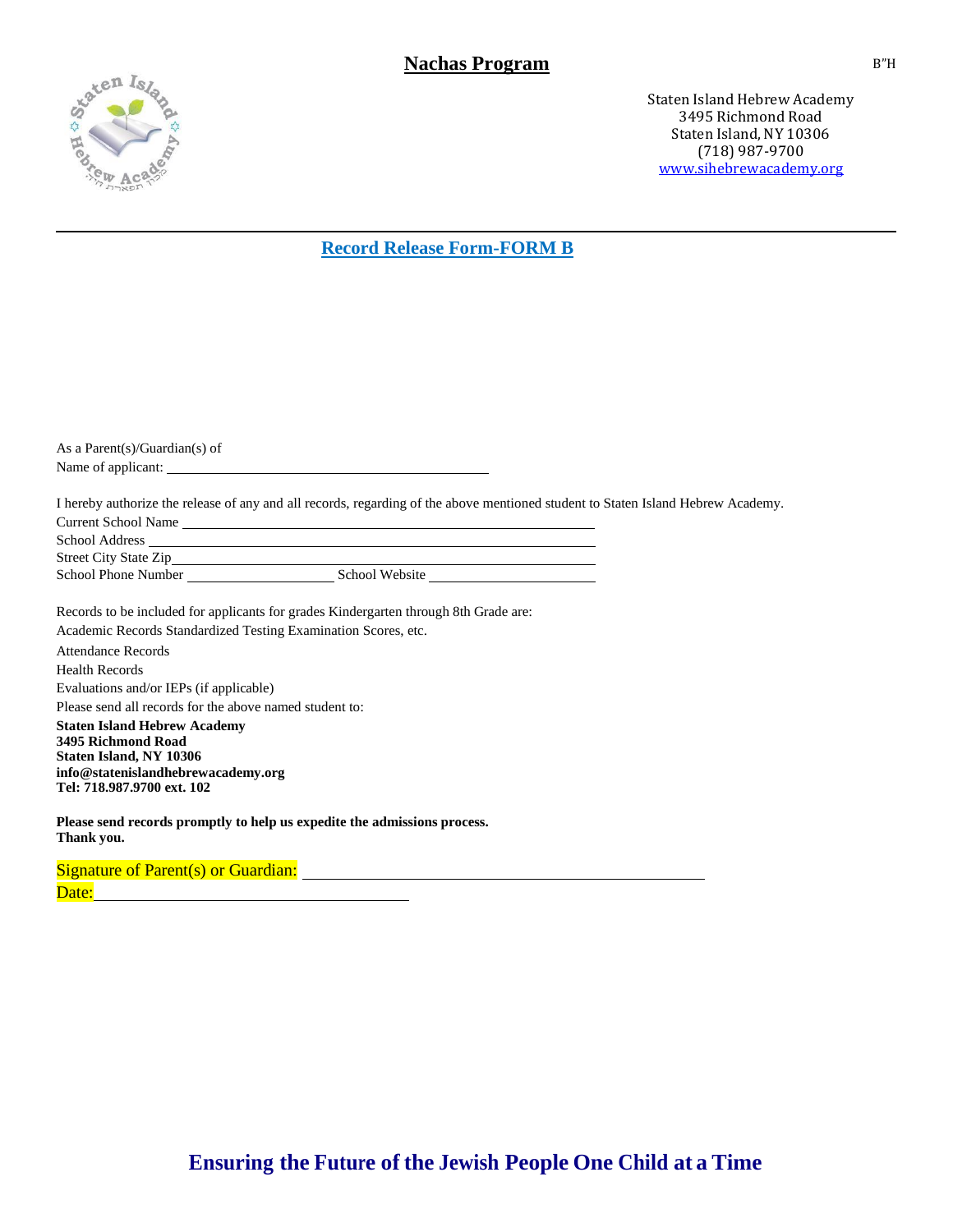

|                                                                                                                                                                                                                                                                                                                                                   |               |                     |              | <b>Emergency Contact Form</b>          |       |             |  |
|---------------------------------------------------------------------------------------------------------------------------------------------------------------------------------------------------------------------------------------------------------------------------------------------------------------------------------------------------|---------------|---------------------|--------------|----------------------------------------|-------|-------------|--|
| Last Name                                                                                                                                                                                                                                                                                                                                         |               |                     | First        |                                        | M.I.  | Date        |  |
| Male/Female                                                                                                                                                                                                                                                                                                                                       | Date of Birth |                     |              | Place of Birth:                        |       |             |  |
| <b>Street Address</b>                                                                                                                                                                                                                                                                                                                             |               | Apartment/Unit #    |              |                                        |       |             |  |
| City                                                                                                                                                                                                                                                                                                                                              |               |                     | <b>State</b> |                                        | ZIP   |             |  |
| <b>Father's Information/Male Guardian</b>                                                                                                                                                                                                                                                                                                         |               |                     |              |                                        |       |             |  |
| Full Name of Father/Male Guardian:                                                                                                                                                                                                                                                                                                                |               |                     |              |                                        |       |             |  |
| Residence Address:                                                                                                                                                                                                                                                                                                                                |               | Name of Employment: |              |                                        |       |             |  |
| Address of Employment                                                                                                                                                                                                                                                                                                                             |               |                     |              | Work Phone:                            |       |             |  |
| Telephone:                                                                                                                                                                                                                                                                                                                                        |               |                     |              | Email:                                 |       |             |  |
| Best number to be reached at:                                                                                                                                                                                                                                                                                                                     |               |                     |              |                                        |       |             |  |
| <b>Mother's Information/Female Guardian:</b>                                                                                                                                                                                                                                                                                                      |               |                     |              |                                        |       |             |  |
| Full Name of Mother/Female Guardian:                                                                                                                                                                                                                                                                                                              |               |                     |              |                                        |       |             |  |
| Residence Address:                                                                                                                                                                                                                                                                                                                                |               | Name of Employment: |              |                                        |       |             |  |
| Address of Employment                                                                                                                                                                                                                                                                                                                             |               |                     |              | Work Phone:                            |       |             |  |
| Telephone:                                                                                                                                                                                                                                                                                                                                        |               |                     |              | Email:                                 |       |             |  |
| Best number to be reached at:                                                                                                                                                                                                                                                                                                                     |               |                     |              |                                        |       |             |  |
| If school cannot get in touch with either of the above, name a friend or relative who may be called upon if the child is sick in school:                                                                                                                                                                                                          |               |                     |              |                                        |       |             |  |
| Name                                                                                                                                                                                                                                                                                                                                              |               | Address             |              |                                        | Phone |             |  |
|                                                                                                                                                                                                                                                                                                                                                   |               |                     |              |                                        |       |             |  |
|                                                                                                                                                                                                                                                                                                                                                   |               |                     |              |                                        |       |             |  |
|                                                                                                                                                                                                                                                                                                                                                   |               |                     |              |                                        |       |             |  |
| If none of the above can be reached by phone, WHAT DO YOU WISH THE SCHOOL TO DO in case the child is sick or injured?<br>(It is understood that in the final disposition of an emergency case, the judgment of the school authorities will prevail. The recommendation<br>of the parent as indicated above will be respected as far as possible.) |               |                     |              |                                        |       |             |  |
|                                                                                                                                                                                                                                                                                                                                                   |               |                     |              |                                        |       |             |  |
| If at any time the above information must be changed, I will notify the Principal in writing.                                                                                                                                                                                                                                                     |               |                     |              |                                        |       |             |  |
|                                                                                                                                                                                                                                                                                                                                                   |               |                     |              | <b>Signature of Parent or Guardian</b> |       | <b>Date</b> |  |